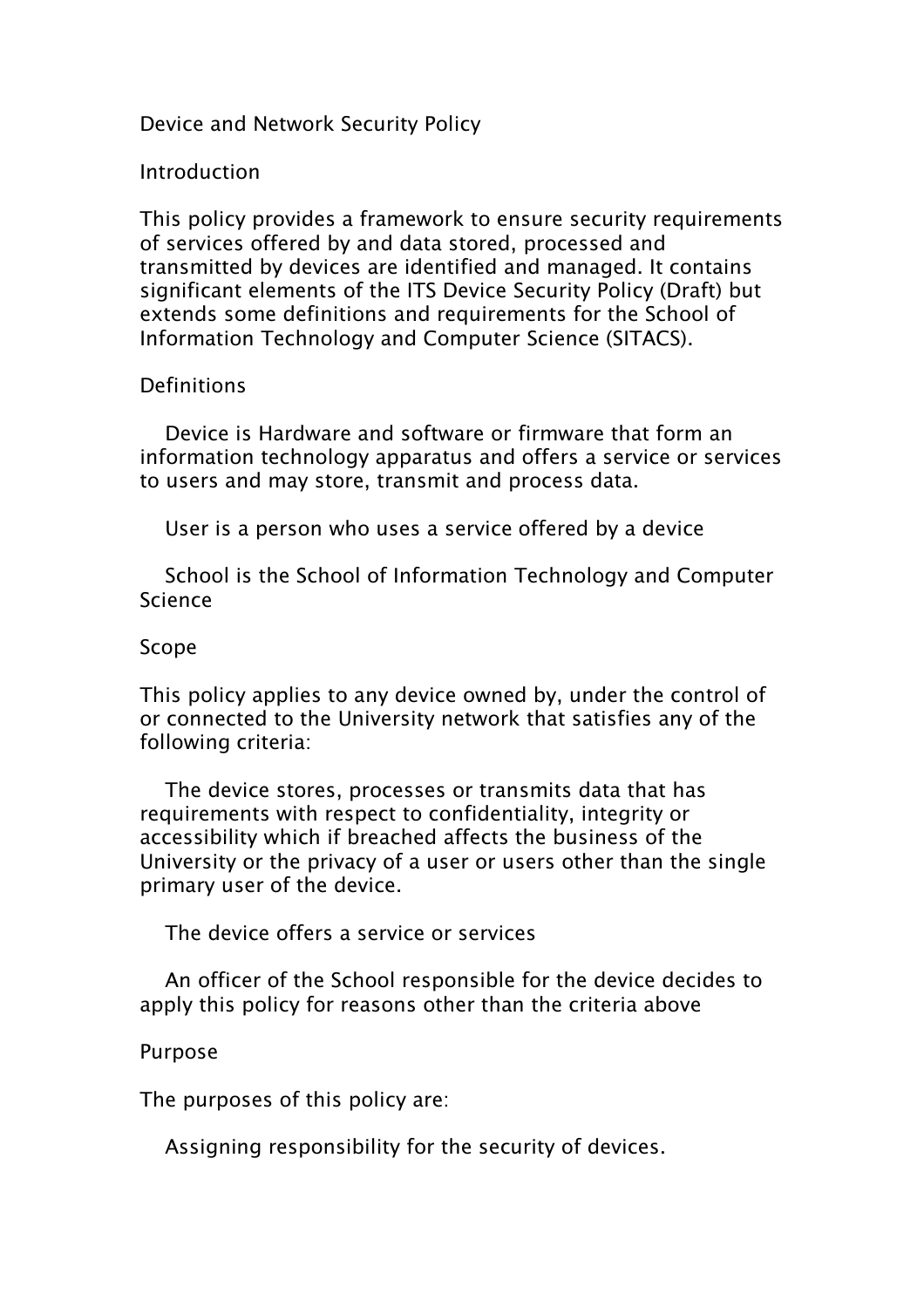Identification and consideration of security issues relating to the services devices offer and to data stored, processed or transmitted by these devices.

Identification of security requirements of devices and avoidance of conflicting requirements

Planning, implementation and management of measures to meet identified security requirements of devices

Provision of minimum security requirements that must be met or exceeded by the processes derived form this policy for devices.

Identification of Security Issues

Performing regular risk assessments will identify security issues relating to devices that fall within the scope of this policy. Threats posed to services offered by the device, data stored, manipulated or transmitted and to other devices on the network shall be identified.

Meeting Security Requirements

Measures necessary for meeting the identified requirements shall be chosen with consideration given to the implementation and ongoing management and maintenance of these measures.

Base Security Level

The following minimum set of security requirements will be met or exceeded by any device falling within the scope of this policy:

Least access

The device offers only services to meet specific requirements of identified users

The services offered by the device are accessible only to the identified users

Least privilege

Users of the device have access to only the services and data which is required to meet their needs